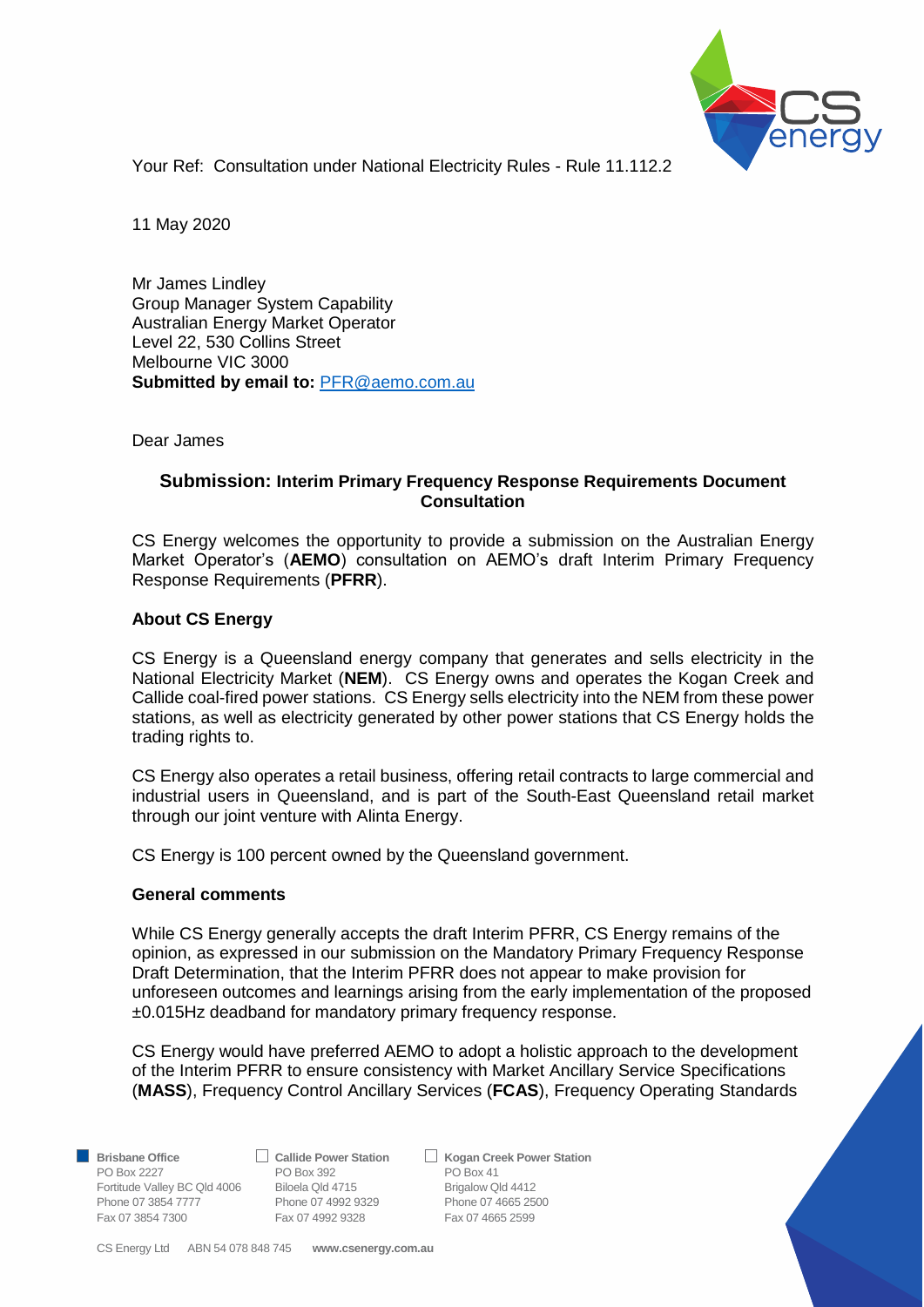(**FOS**), Generator Performance Standards (**GPS**), wide band frequency response and associated Rules.

CS Energy recognises the challenge faced by AEMO in delivering a technical engineering concept that is coupled with a market mechanism and then overlayed with legalese. Unfortunately, what arguably should have been a relatively straightforward process has, in CS Energy's view, turned into an unnecessarily complex bureaucratic process.

Our detailed comments on the draft Interim PFRR document are set out in the Attachment.

Please contact us if you would like to discuss this submission further.

Yours sincerely

**Teresa Scott** Market Policy Manager

Enquiries: Henry Gorniak Market and Power System Specialist Telephone M 0418 380 432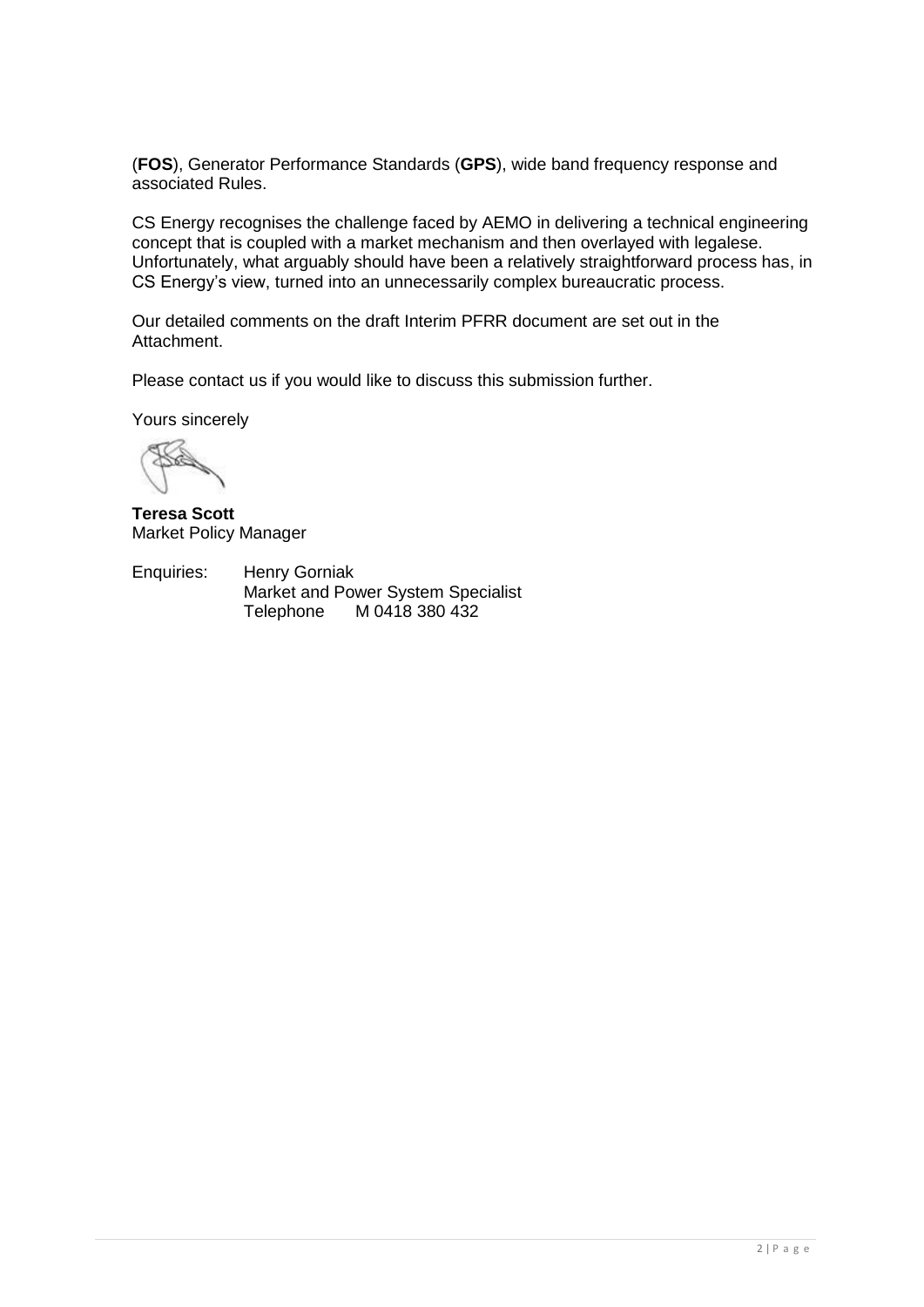# ATTACHMENT

CS Energy offers the following comments on several requirements in the draft Interim PFRR document as applicable to an affected generating system (**Affected GS**).

#### **1. Section 2. Requirement to provide PFR**

Section 2 of the draft Interim PFRR provides:

"Unless exempted by AEMO, or the PFRP are varied, under section 7, Affected Generators must commence providing PFR every time they receive a dispatch instruction in the spot market of >0MW in respect of an Affected GS … ."

CS Energy recommends AEMO provide further detail on what constitutes '>0MW' and how it applies to different generation technologies. CS Energy considers the detail should specify the following:

- (a) that it excludes a PFRR when in shutdown and start-up mode, when operating at the minimum safe operating level (**MSOL**) or at the Self Dispatch Level; and
- (b) expected PFRR when enabled for and delivering FCAS Regulation and Contingency Services or during the provision of wide band frequency response.

#### **2. Section 3. Primary Frequency Response Parameters**

#### 2.1. **Maximum allowable deadband**

1

Section 3.2 of the draft Interim PFRR provides:

"Each Affected GS must provide PFR outside the Affected GS' Deadband, which must be no wider than the [primary frequency control band (**PFCB**)]."

CS Energy notes that Rule  $4.4.2A(b)(1)(i)$  as inserted by the final Rule<sup>1</sup> specifies that the PFCB is the lower bound that AEMO may require the governor deadband setting for an Affected GS rather than the maximum allowable setting. Given that such a narrow deadband is unprecedented in the NEM, CS Energy is disappointed that from implementation AEMO has chosen to set the PFCB at this lower boundary rather than a staged narrowing of the PFCB.

CS Energy also considers the requirements in section 3.2 of the draft Interim PFRR are ambiguous when read in the context of the balance of the document. This is because the Affected GS can seek a variation or exemption from AEMO for the actual governor deadband setting reflecting the Affected GS technical capabilities as specified by the original equipment manufacturer (**OEM**). Consequently, the Affected GS's Deadband<sup>2</sup> may be wider than the PFCB.

CS Energy proposes that the wording in section 3.2 be modified to read as follows:

"Each Affected GS must provide PFR outside the Affected GS' Deadband, which must not be narrower than the PFCB."

<sup>&</sup>lt;sup>1</sup> National Electricity Amendment (Mandatory primary frequency response) Rule 2020 No. 5,

 $^2$  ie The deadband at which the Affected GS will be operated in accordance with AEMO's approval in accordance with section 6.3, Draft Interim PFRR, section 1.2.1.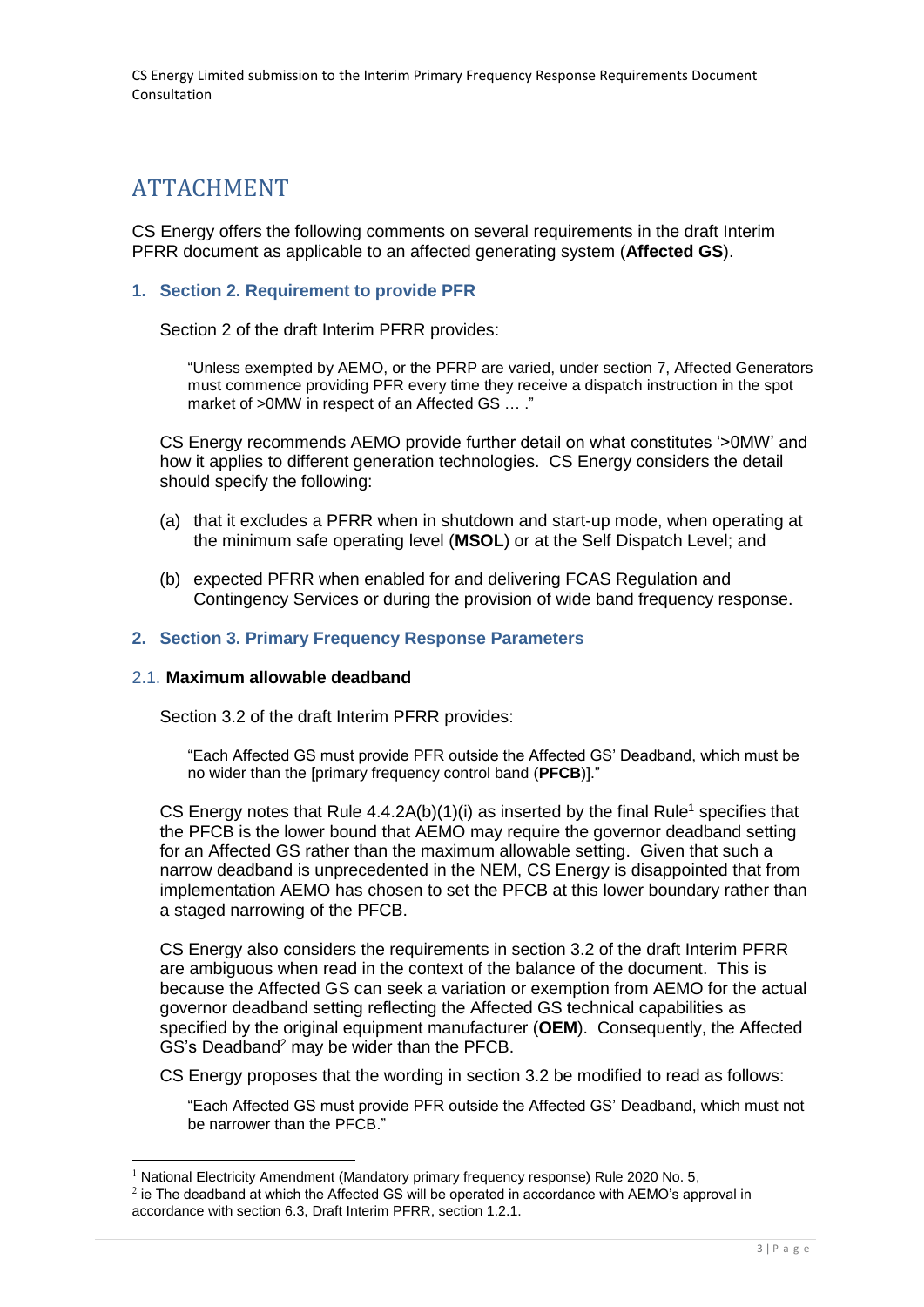# 2.2. **Droop**

1

CS Energy notes the absence of any reference to a fixed droop (no deadband) governor setting in the Rules or in the AEMO Interim PFRR consultation. CS Energy also notes that recently during NEM systems failure, AEMO has required nominated Registered Participants to provide frequency control using their generating system(s) with this fixed droop characteristic. If the nominated generating system(s) can provide frequency control and utilising this fixed droop characteristic, this potential outcome would conflict with the Rule and the AEMO Interim PFRR document specifications as currently written.

## 2.3. **Other response characteristics**

CS Energy notes the Final Determination of the Mandatory primary frequency response Rule change<sup>3</sup> specified that:

"As part of meeting the requirements of the PFRR, generators will be required to provide a frequency response to a deadband no narrower than the primary frequency control band. However, other response characteristics such as droop and response time will only be specified by AEMO as part of the requirements if practical to do so."

AEMO has set out several other response characteristics in the Interim PFRR document. As specified in the final Rule, AEMO is required to develop and publish the Interim PFRR document in consultation with Participants. CS Energy considers AEMO should have provided an indicative framework of response characteristics and noted that through further consultation AEMO would determine and specify the final other response characteristics to deliver the PFRR. CS Energy agrees that response time is technology specific as inferred by AEMO in the Interim PFRR document. This further reinforces the CS Energy position that the final other response requirements should be captured in the AEMO consultation rather than having the characteristics determined by AEMO prior to the commencement of the consultation. The consultation process will enable AEMO to justify the parameters and characteristics for the proposed other response requirements.

Further examples of parameters linked to the other response characteristics that need to be considered include but are not limited to:

- (a) Rule s 5.2.5.11 Frequency control may have no reference to the PFRR parameter(s) as applicable to a Registered Participants Affected GS(s) GPS or conversely has a reference that conflicts with the specifications in the Interim PFRR document that will require resolution of the conflict;
- (b) Affected GS(s) experiencing short term stability issues may result in a control system switch to 'desensitised mode' providing 50% of normal gain;
- (c)  $P_{MAX}$  Maximum Operating Level is referenced to Rule s 5.2.5.11 (a) and combined with no requirement for the provision of 'headroom' and any potential conflict with the provisions in the Registered Participants Affected GS(s) GPS, AEMO will need to specify ' $P_{MAX}$ ' in the context of the Interim PFRR. CS Energy understands

<sup>&</sup>lt;sup>3</sup> Page iv Final Determination - Mandatory primary frequency response rule change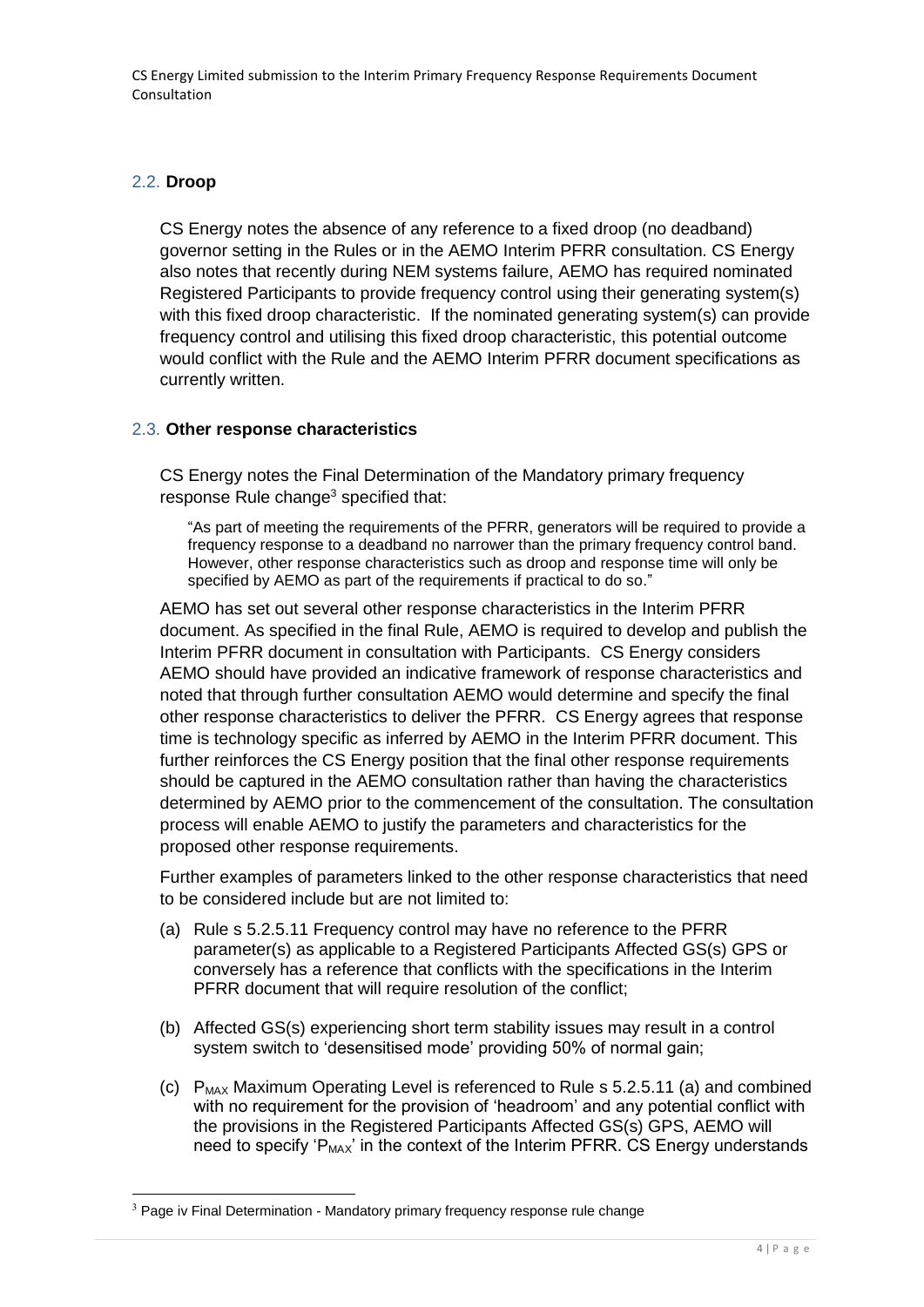that AEMO intends to allow the Registered Participant to nominate the  $P_{MAX}$  for each of the Participants Affected GS(s) in their portfolio; and

(d) CS Energy considers factors such as overload operation, impact of coal (fuel) quality, mills in service need to be taken in consideration in the finalisation of the other response characteristics as applicable to individual Affected GS(s).

In the interests of consolidating the 'response time' requirements specified in section 3 and cross referenced to section 4.2, CS Energy suggests AEMO combines the response time, range of response and any other associated performance criteria into one section.

#### **3. Section 4. Additional performance requirements**

CS Energy suggests references in section 4.2 of the draft Interim PFRR document to maintenance of operation between the Affected GS' Maximum Operating Level and Minimum Operating Level requires recognition of conditions such as ambient temperature de-ratings, stability issues and other intermittent operational issues.

CS Energy would also like further clarity on section 4.2 Range of Response, relevantly the expectations for the Affected GS to provide PFR outside the normal operating frequency band (**NOFB**) as defined in the FOS. This is important as the NOFB represents the interface and domain of the FCAS contingency market. The final Rule expressly provides that the PFRR must not require the Affected GS(s) to provide headroom or footroom for the purpose of providing PFR. <sup>4</sup> CS Energy does not view the PFRR as displacing the FCAS market or the provision of mandated wide band frequency response.

#### **4. Section 5. Initiation of application**

CS Energy recommends AEMO considers an extension to the time frames detailed in section 5, Table 2 to acknowledge the impact of COVID-19. COVID-19 is already and will continue to impact availability of technical expertise and mobilisation of internal engineering services to enable the required assessment, commissioning and testing to implement the PFRR on the Affected GSs in the CS Energy portfolio.

CS Energy understands AEMO's approach to any delay of the implementation of mandatory PFR is to address this in its response to each Affected GSs application. However, this does not consider the impact that COVID-19 may have on a generator's ability to undertake the assessment. This self-assessment is due by the date specified in section 5, Table 2. While a generator can apply for an extension of this date, this is an unnecessary diversion of resources at a critical time when Participants are seeking to otherwise manage the impact of COVID-19 on their operations.

#### **5. Section 6. AEMO Assessment**

-

CS Energy notes that in section 6.3.1, the reference to Appendix B should be Appendix C.

<sup>&</sup>lt;sup>4</sup> Rule 4.4.2A(c)(1) as inserted by the National Electricity Amendment (Mandatory primary frequency response) Rule 2020 No. 5.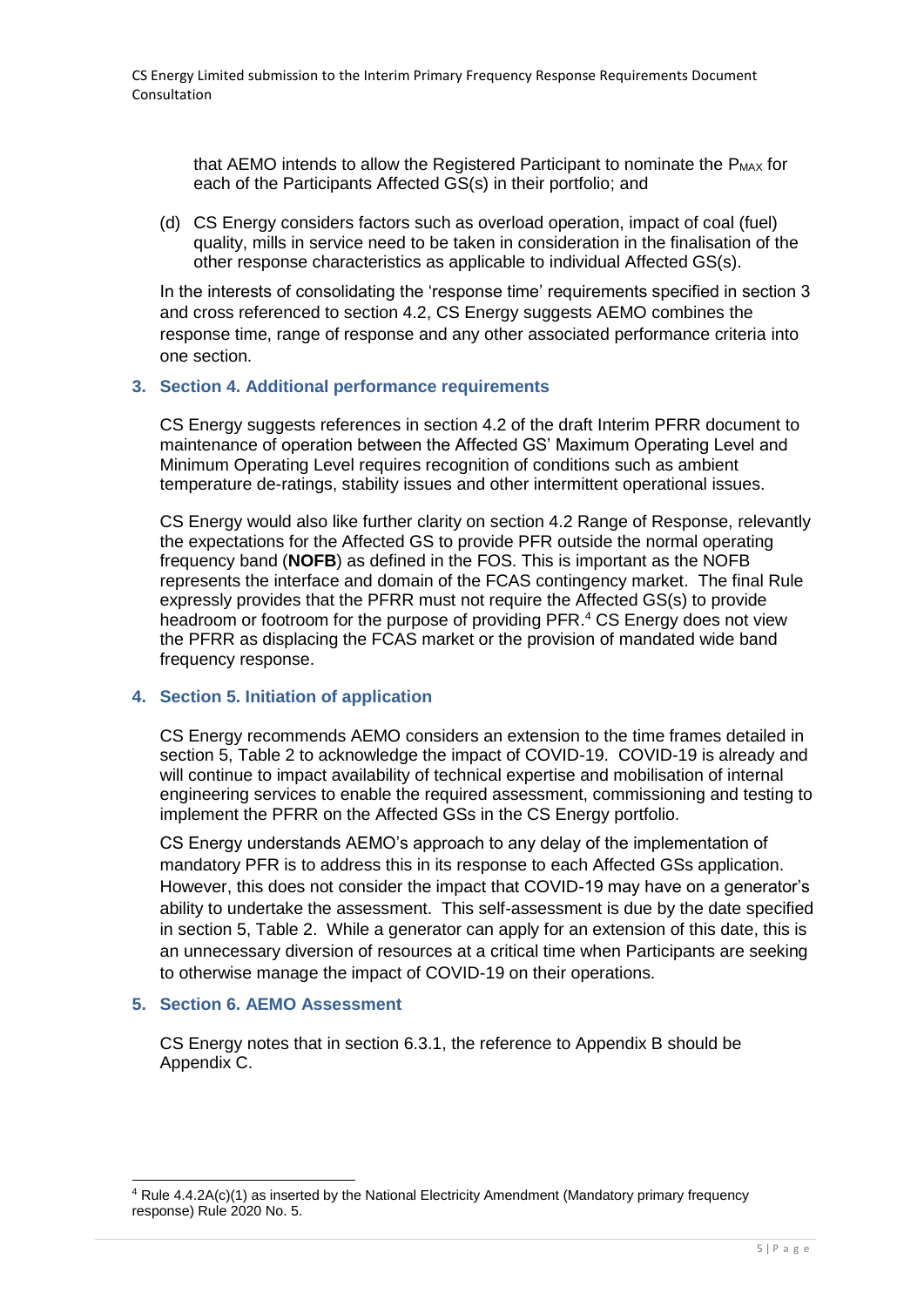# **6. Section 7. Exemptions and variations**

In section 7.1.1, CS Energy would like AEMO to acknowledge that an Affected GS cannot be required to or will be operated outside the technical capability approved by the OEM.

In section 7.1.5, AEMO details a list of eligible examples that an Affected GS(s) can utilise in an application for exemption from or variation to, any of the primary frequency response parameters. CS Energy notes that the list reflects existing market processes and operational outcomes that that may occur on occasions that are managed and accommodated in the Rules and procedures. CS Energy does not agree with the list and would expect an exemption to reflect the inability to provide PFRR and a variation as a permanent restriction or inability to meet aspects of the PFRR.

AEMO have advised that they will initially not be monitoring the Affected GS(s) PFR status. CS Energy strongly encourages AEMO to monitor Affected GS(s) PFR status to provide the visibility when the PFR is enabled or disabled during the intermittent periods of PFR unavailability.

## **7. Section 8. Stability tests**

In the absence of AEMO's justification for a frequency step response stability test, CS Energy views the proposed requirement for the test as a duplication of tests already conducted by the Affected GS(s) for its GPS. A change to the deadband setting does not affect the governor response for a frequency deviation outside the deadband. Participants will have already submitted models and data as required for GPS R1 and R2 tests and will have demonstrated both stability and capability to reduce load more than 5% in 10 seconds. The current requirement for a frequency step response stability test does not appear to be justified and will impose unnecessary costs on Participants.

Section 8.2.2 of the draft Interim PFRR provides:

"Values are to be provided to AEMO at a sample rate of no less than one sample per cycle, unless agreed by AEMO that a different rate is acceptable."

CS Energy would like AEMO to clarify in the final version of the Interim PFRR that the parties must consult to reach the agreement if a different rate is proposed.

## **8. Section 9. Compliance**

CS Energy considers it essential for compliance with any regulatory requirements that the requirements can be clearly interpreted. CS Energy would encourage AEMO to address in the final Interim PFRR the inconsistencies between section 4.1 (No withdrawal of response), section 7.1.5 (Physical characteristics) and section 9.1 (Ability to operate in frequency mode and sustain PFR).

The need for an Affected GS to operate in a mode where it is unable to comply with a dispatch instruction predominantly occurs in real time or during planned work that may involve testing or process safety. The requirement for a generator to request a variation or exemption from AEMO in accordance with subsection 9.2 is already covered in existing market processes.